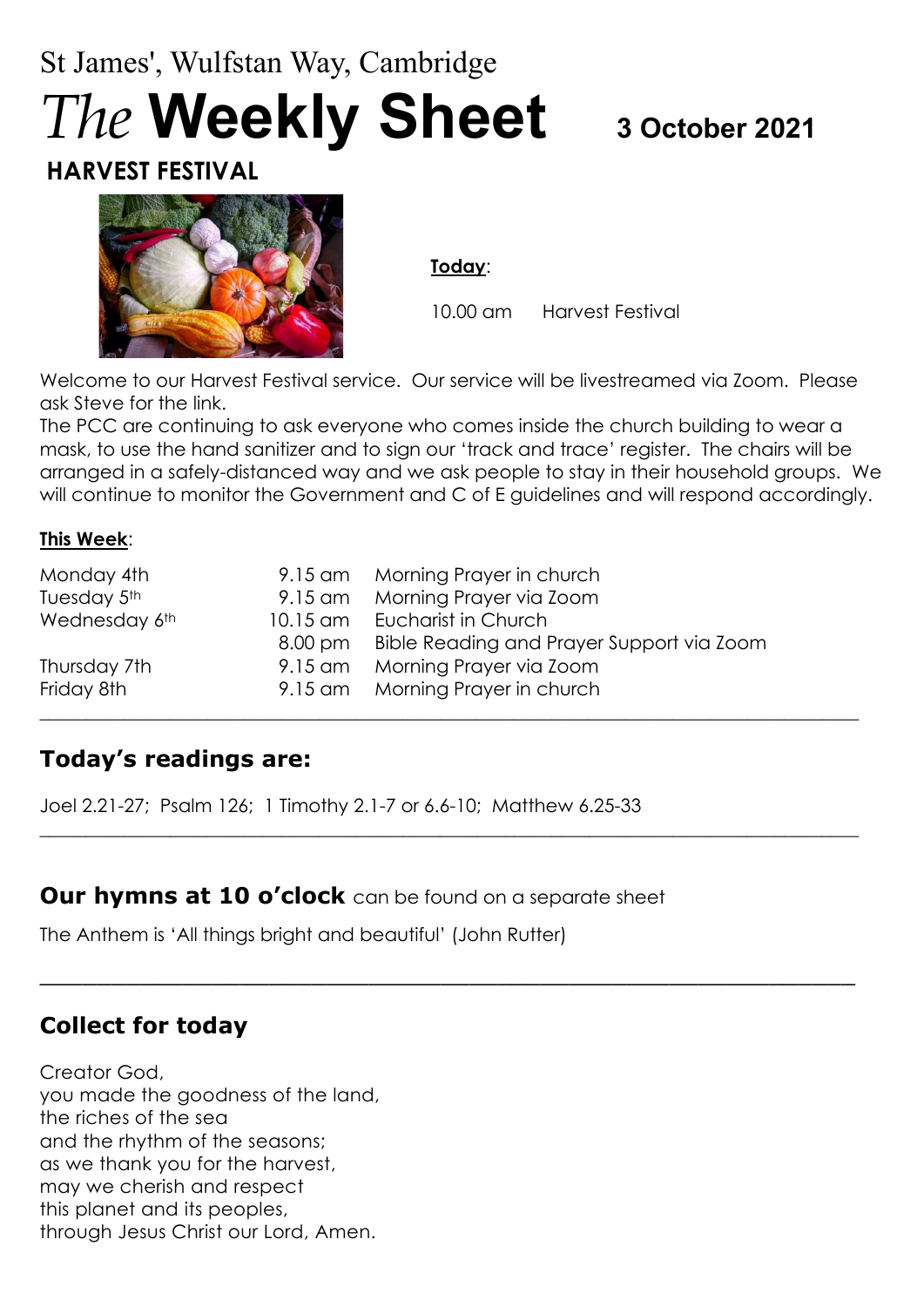# **Dates for your Diary**

| Sunday 10 October | 10.00 am   | Consultation with children about youth ministry during |
|-------------------|------------|--------------------------------------------------------|
|                   |            | the service and with parents after the service         |
| Sunday 17 October |            | Garden twinning trip to Hither Green in London         |
| Monday 25 October | $10.00$ am | Pumpkin Picnic                                         |

 $\_$  , and the set of the set of the set of the set of the set of the set of the set of the set of the set of the set of the set of the set of the set of the set of the set of the set of the set of the set of the set of th

## **Joel 2.21-27**

Do not fear, O soil; be glad and rejoice, for the LORD has done great things! Do not fear, you animals of the field, for the pastures of the wilderness are green; the tree bears its fruit, the fig tree and vine give their full yield.

O children of Zion, be glad and rejoice in the LORD your God; for he has given the early rain for your vindication, he has poured down for you abundant rain, the early and the later rain, as before. The threshing-floors shall be full of grain, the vats shall overflow with wine and oil.

I will repay you for the years that the swarming locust has eaten, the hopper, the destroyer, and the cutter, my great army, which I sent against you.

You shall eat in plenty and be satisfied, and praise the name of the LORD your God, who has dealt wondrously with you. And my people shall never again be put to shame. You shall know that I am in the midst of Israel, and that I, the LORD, am your God and there is no other. And my people shall never again be put to shame.

 $\_$  , and the set of the set of the set of the set of the set of the set of the set of the set of the set of the set of the set of the set of the set of the set of the set of the set of the set of the set of the set of th

#### **Psalm 126**

When the Lord restored the / fortunes of / Zion, Then were / we like / those who / dream. Then was our mouth / filled with / laughter And our / tongue with / songs of / joy. Then said they a/mong the / nations, 'The / Lord has done / great things / for them'. The Lord has indeed done / great things / for us, And / therefore / we re/joiced. Restore again our / fortunes, O / Lord, As the / river beds / of the / desert.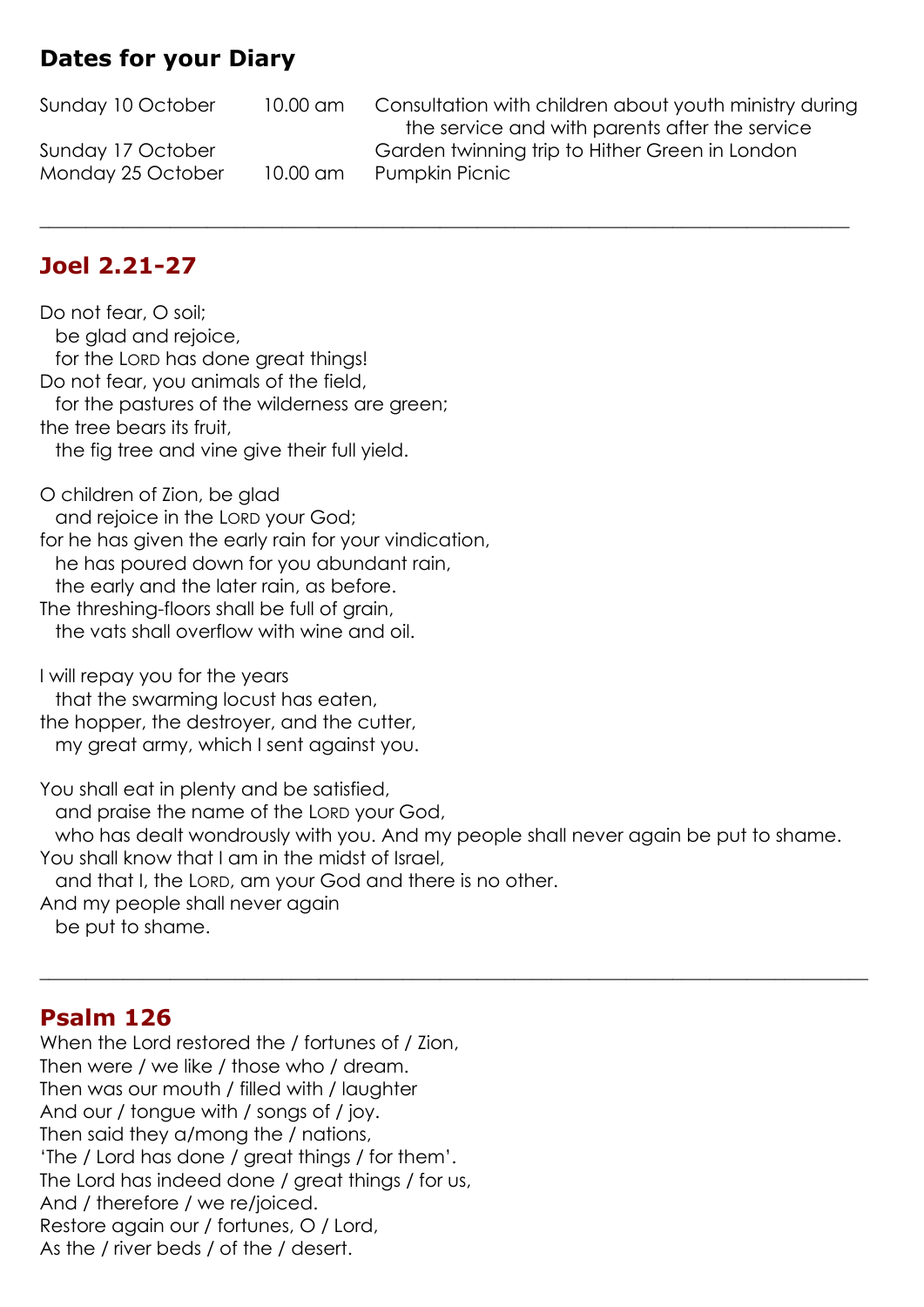# **1 Timothy 2.1-7 (or 6.6-10)**

#### **Instructions concerning Prayer**

First of all, then, I urge that supplications, prayers, intercessions, and thanksgivings should be made for everyone, for kings and all who are in high positions, so that we may lead a quiet and peaceable life in all godliness and dignity. This is right and is acceptable in the sight of God our Saviour, who desires everyone to be saved and to come to the knowledge of the truth. For

\_\_\_\_\_\_\_\_\_\_\_\_\_\_\_\_\_\_\_\_\_\_\_\_\_\_\_\_\_\_\_\_\_\_\_\_\_\_\_\_\_\_\_\_\_\_\_\_\_\_\_\_\_\_\_\_\_\_\_\_\_\_\_\_\_\_\_\_\_\_\_\_\_\_\_\_\_\_\_\_\_\_\_\_\_\_

there is one God;

there is also one mediator between God and humankind,

Christ Jesus, himself human,

who gave himself a ransom for all

—this was attested at the right time. For this I was appointed a herald and an apostle (I am telling the truth, I am not lying), a teacher of the Gentiles in faith and truth.

# **1 Timothy 6.6-10**

Of course, there is great gain in godliness combined with contentment; for we brought nothing into the world, so that we can take nothing out of it; but if we have food and clothing, we will be content with these. But those who want to be rich fall into temptation and are trapped by many senseless and harmful desires that plunge people into ruin and destruction. For the love of money is a root of all kinds of evil, and in their eagerness to be rich some have wandered away from the faith and pierced themselves with many pains.

\_\_\_\_\_\_\_\_\_\_\_\_\_\_\_\_\_\_\_\_\_\_\_\_\_\_\_\_\_\_\_\_\_\_\_\_\_\_\_\_\_\_\_\_\_\_\_\_\_\_\_\_\_\_\_\_\_\_

#### **Matthew 6.25-33**

#### **Do Not Worry**

'Therefore I tell you, do not worry about your life, what you will eat or what you will drink, or about your body, what you will wear. Is not life more than food, and the body more than clothing? Look at the birds of the air; they neither sow nor reap nor gather into barns, and yet your heavenly Father feeds them. Are you not of more value than they? And can any of you by worrying add a single hour to your span of life? And why do you worry about clothing? Consider the lilies of the field, how they grow; they neither toil nor spin, yet I tell you, even Solomon in all his glory was not clothed like one of these. But if God so clothes the grass of the field, which is alive today and tomorrow is thrown into the oven, will he not much more clothe you—you of little faith? Therefore do not worry, saying, "What will we eat?" or "What will we drink?" or "What will we wear?" For it is the Gentiles who strive for all these things; and indeed your heavenly Father knows that you need all these things. But strive first for the kingdom of God and his righteousness, and all these things will be given to you as well.

\_\_\_\_\_\_\_\_\_\_\_\_\_\_\_\_\_\_\_\_\_\_\_\_\_\_\_\_\_\_\_\_\_\_\_\_\_\_\_\_\_\_\_\_\_\_\_\_\_\_\_\_\_\_\_\_\_\_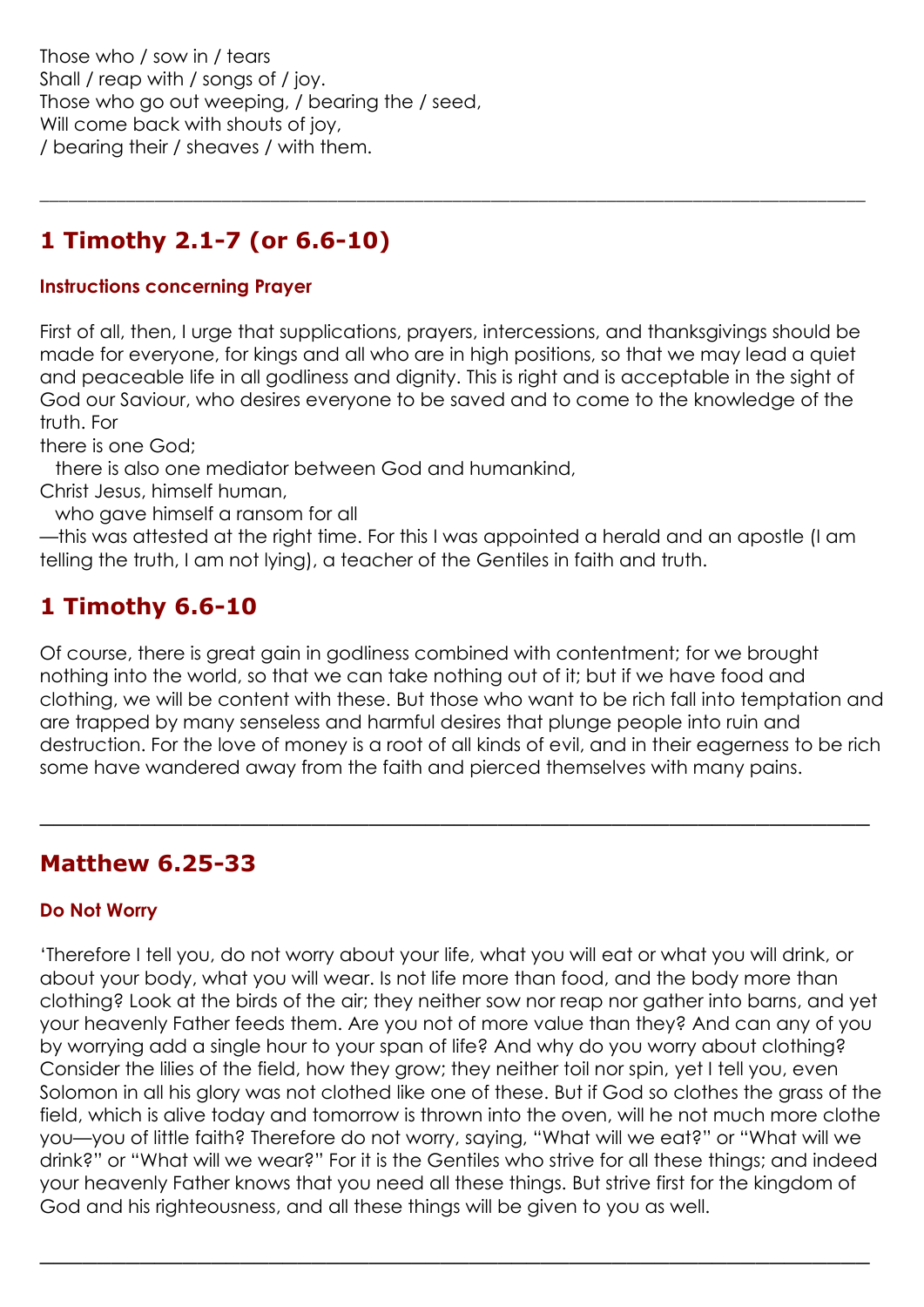# **Readings for next Sunday, 10 October (19th Sunday after Trinity)**

Job 23.1-9, 16-end; Psalm 22.1-15; Hebrews 4.12-end; Mark 10.17-31

**Harvest.** We will be meeting outside after the service, weather permitting, to enjoy the food and drink we have brought along today. Thank you for your harvest gifts which will be donated to the Food Hub. And thank you to Jacqui and everyone who volunteered their help with our beautiful **harvest flowers**.

\_\_\_\_\_\_\_\_\_\_\_\_\_\_\_\_\_\_\_\_\_\_\_\_\_\_\_\_\_\_\_\_\_\_\_\_\_\_\_\_\_\_\_\_\_\_\_\_\_\_\_\_\_\_\_\_\_\_

Thank you to Pam and everyone who helped with the success of our **Bring & Buy sale** last weekend; over £200 was raised for church funds.

There are a few changes to **Morning Prayer** from this week. We will be meeting at our new start time of 9.15 am and will be in church on Monday and Friday mornings. We will meet over Zoom on Tuesday and Thursday mornings, also at 9.15 am. If you would like the link, please contact Steve.

**Consultation about Children's and Youth Ministry at St James**. Now that COVID restrictions have been eased and we have begun to gather in person again, more possibilities for children's and youth ministry are re-emerging. It seems an important time to think as a community about the future shape of that ministry, and we are especially keen to hear first of all from our children and young people, and their parents. So, we are going to hold an informal consultation on Sunday 10th October. The session with children and young people will take place during the 10 am service, and the session with their parents will take place afterwards. There will be volunteers available to supervise young children after the service, to enable their parents to participate more easily. It would be wonderful to have as many families present on the 10th as possible, but if you won't be able to come, please do be in touch with Rosie [\(rosie.sjww@gmail.com\)](mailto:rosie.sjww@gmail.com) who will send you some prompts so that you can share your thoughts via email instead.

There are two different forms on the table in the entrance foyer; one is for **older children and adult Confirmation**, we will organise two different confirmation groups. The other is for **children for Admission to Communion**. If you are interested please complete a form and give to Steve.

**Rosemary Monk** wishes to say a big thank you to all St James' and friends who have been so supportive in many ways during problems with her hip operation. Rosemary and Robert are both very grateful and appreciate your continuing prayers for a full recovery.

Thank you to everyone who has helped move chairs after our Sunday services throughout the summer. **Please leave your chairs down now** as the Chinese Church have returned to St James' for their Sunday services.

**Food Hub.** We plan to develop the food hub into a **Saturday venture with QECF** where we will offer tea/coffee and a chance to chat alongside food collection**.** If you'd like to volunteer to help serve refreshments please let Steve or Anne know.

The Food Hub continues to operate on a Saturday morning between 10.30 am and 12.30 pm here at St James'.

The food remains a basic food package ideally for those who are either struggling to pay for provisions or who cannot get to the shops or book an online delivery.